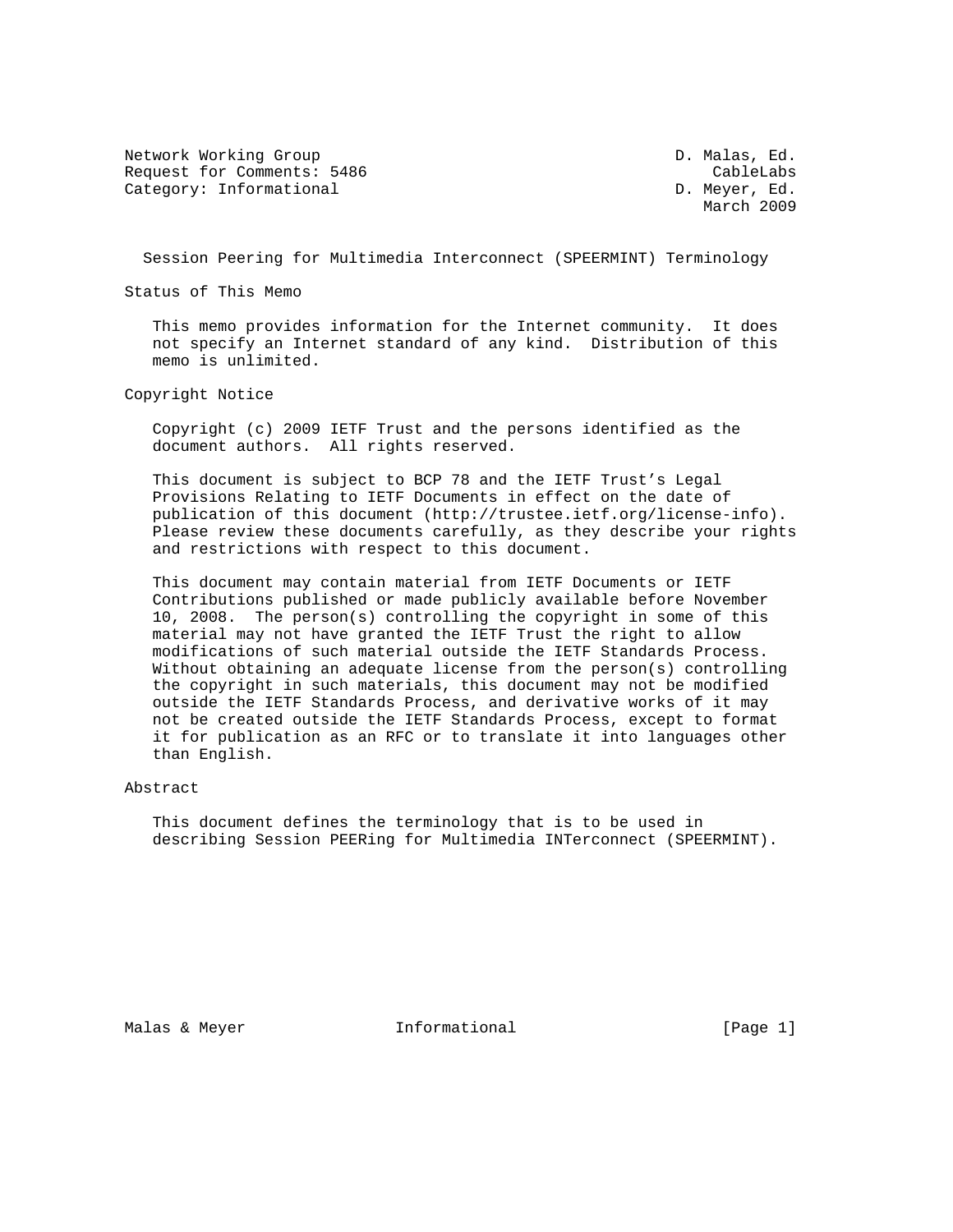# Table of Contents

| 2.    | SPEERMINT Context $\dots\dots\dots\dots\dots\dots\dots\dots\dots\dots\dots\dots\dots\dots\dots$          |
|-------|----------------------------------------------------------------------------------------------------------|
|       |                                                                                                          |
|       | 3.1. Signaling Path Border Element 4                                                                     |
|       |                                                                                                          |
|       |                                                                                                          |
|       |                                                                                                          |
|       |                                                                                                          |
|       |                                                                                                          |
|       |                                                                                                          |
|       |                                                                                                          |
|       |                                                                                                          |
|       |                                                                                                          |
|       |                                                                                                          |
|       |                                                                                                          |
|       |                                                                                                          |
|       |                                                                                                          |
|       |                                                                                                          |
|       |                                                                                                          |
|       |                                                                                                          |
|       |                                                                                                          |
|       |                                                                                                          |
|       |                                                                                                          |
|       |                                                                                                          |
|       |                                                                                                          |
| $5 -$ | Federations $\ldots \ldots \ldots \ldots \ldots \ldots \ldots \ldots \ldots \ldots \ldots \ldots \ldots$ |
| б.    |                                                                                                          |
| 7.    |                                                                                                          |
| 8.    |                                                                                                          |
|       |                                                                                                          |

1. Introduction

 The term "Voice over IP Peering" (VoIP Peering) has historically been used to describe a wide variety of practices pertaining to the interconnection of service provider networks and to the delivery of Session Initiation Protocol (SIP [2]) call termination over those interconnections.

 The discussion of these interconnections has at times been confused by the fact that the term "peering" is used in various contexts to describe interconnection at different levels in a protocol stack. Session Peering for Multimedia Interconnect focuses on how to identify and route real-time sessions (such as VoIP calls) at the session layer, and it does not (necessarily) cover the exchange of packet-routing data or media sessions. In particular, "layer 5 network" is used here to refer to the interconnection between SIP

Malas & Meyer **Informational Informational** [Page 2]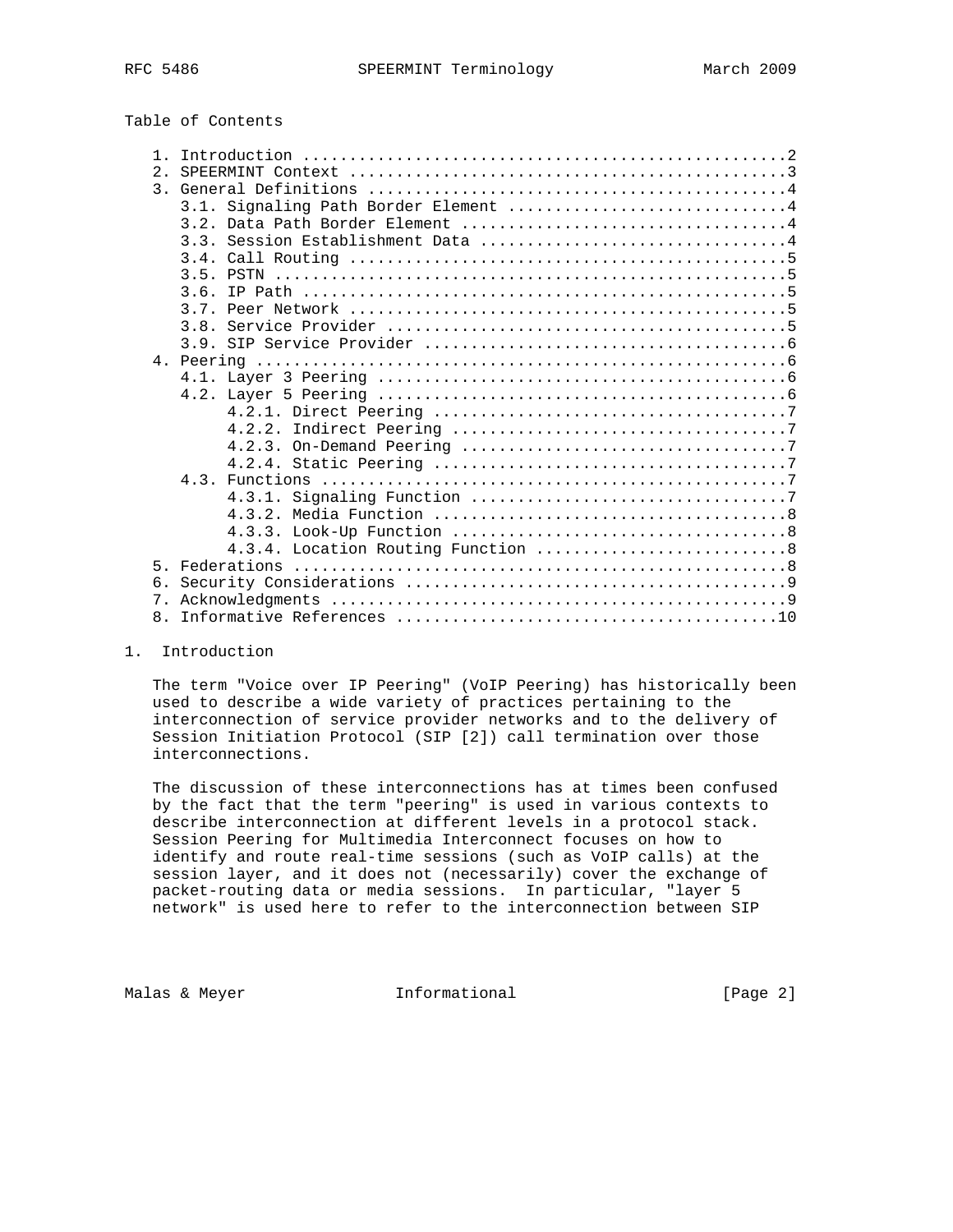servers, as opposed to interconnection at the IP layer ("layer 3"). The term "peering" will be used throughout the remainder of the document for the purpose of indicating a layer 5 interconnection.

 This document introduces standard terminology for use in characterizing real-time session peering. Note however, that while this document is primarily targeted at the VoIP peering case, the terminology described here is applicable to those cases in which service providers peer using SIP signaling (defined as SIP Service Providers; see Section 3.9) for non-voice or quasi-real-time communications like instant messaging.

 The remainder of this document is organized as follows: Section 2 provides the general context for the Session PEERing for Multimedia INTerconnect working group (SPEERMINT). Section 3 provides the general definitions for real-time, SIP-based communication, with initial focus on the VoIP peering case, and Section 4 defines the terminology describing the various forms of peering. Finally, Section 5 introduces the concept of federations.

### 2. SPEERMINT Context

 SPEERMINT provides a peering framework that leverages the building blocks of existing IETF-defined protocols such as SIP [2] and ENUM [4]. While the SPEERMINT working group describes the use of these protocols in peering, it does not redefine how these protocols use input or output variables necessary for creating Session Establishment Data (SED) or the methods in which this data will be used during the peering process. See Section 3.3 for additional detail on SED and its principal variables such as Uniform Resource Identifiers (URIs) [3] and telephone numbers of E.164 numbers [5]. For example, while the SPEERMINT working group is not limited to the use of telephone numbers, an E.164 number may be used as a key in an E.164-to-URI mapping using ENUM. This mapping involves looking up Naming Authority Pointer (NAPTR) records in the DNS, and results in a SIP URI. The process for deriving this information has already been defined in [4], but is used as a building block for SPEERMINT SED, on which the subsequent call routing is based. Note that the call routing step does not depend on the presence of an E.164 number. Indeed, the URI resulting from an ENUM query may no longer even contain numbers of any type. In particular, the SIP URI can be advertised in various other ways, such as on a web page.

 Finally, note that the term "call" is being used here in the most general sense, i.e., call routing and session routing are used interchangeably.

Malas & Meyer **Informational Malas & Meyer Informational Example 1** [Page 3]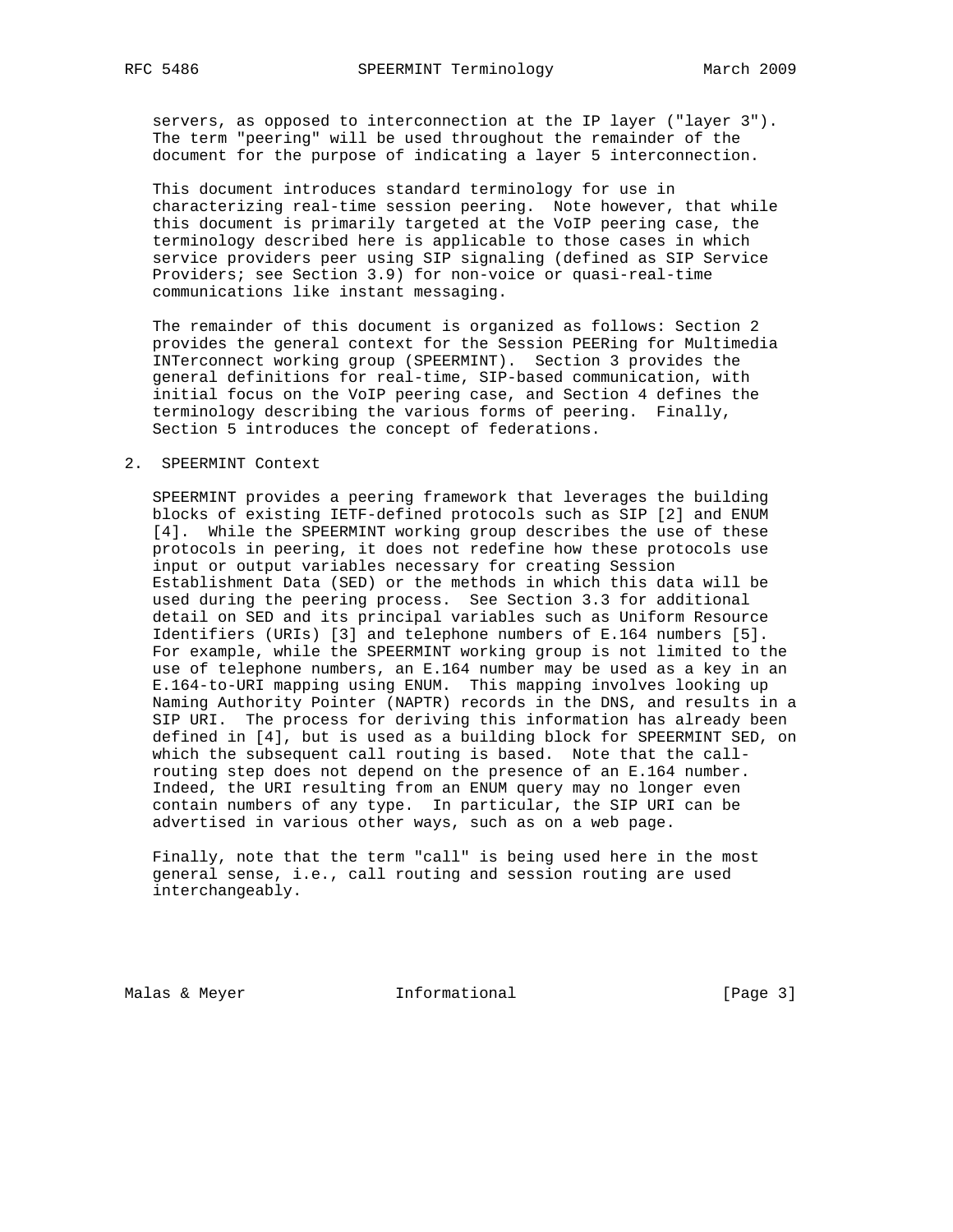# 3. General Definitions

3.1. Signaling Path Border Element

 A signaling path border element (SBE) is located on the administrative border of a domain through which inter-domain session layer messages will flow. It typically provides signaling functions such as protocol inter-working (for example, H.323 to SIP), identity and topology hiding, and Session Admission Control for a domain.

3.2. Data Path Border Element

 A data path border element (DBE) is located on the administrative border of a domain through which flows the media associated with an inter-domain session. It typically provides media-related functions such as deep packet inspection and modification, media relay, and firewall-traversal support. The DBE may be controlled by the SBE.

### 3.3. Session Establishment Data

 Session Establishment Data, or SED, is the data used to route a call to the next hop associated with the called domain's ingress point. A domain's ingress point might, for example, be the location derived from various types of DNS records (NAPTR, SRV, or A record) [1] that resulted from the resolution of the SIP URI.

 More specifically, the SED is the set of parameters that the outgoing SBEs need to complete the call, and may include:

- o A destination SIP URI
- o A SIP proxy or ingress SBE to send the INVITE to, including:
	- Fully Qualified Domain Name (FQDN)
	- Port
	- Transport Protocol (UDP [8], TCP [9], and TLS [7])
- o Security parameters, including:
	- TLS certificate to use
	- TLS certificate to expect
	- TLS certificate verification setting

Malas & Meyer **Informational Malas & Meyer Informational Example 1** [Page 4]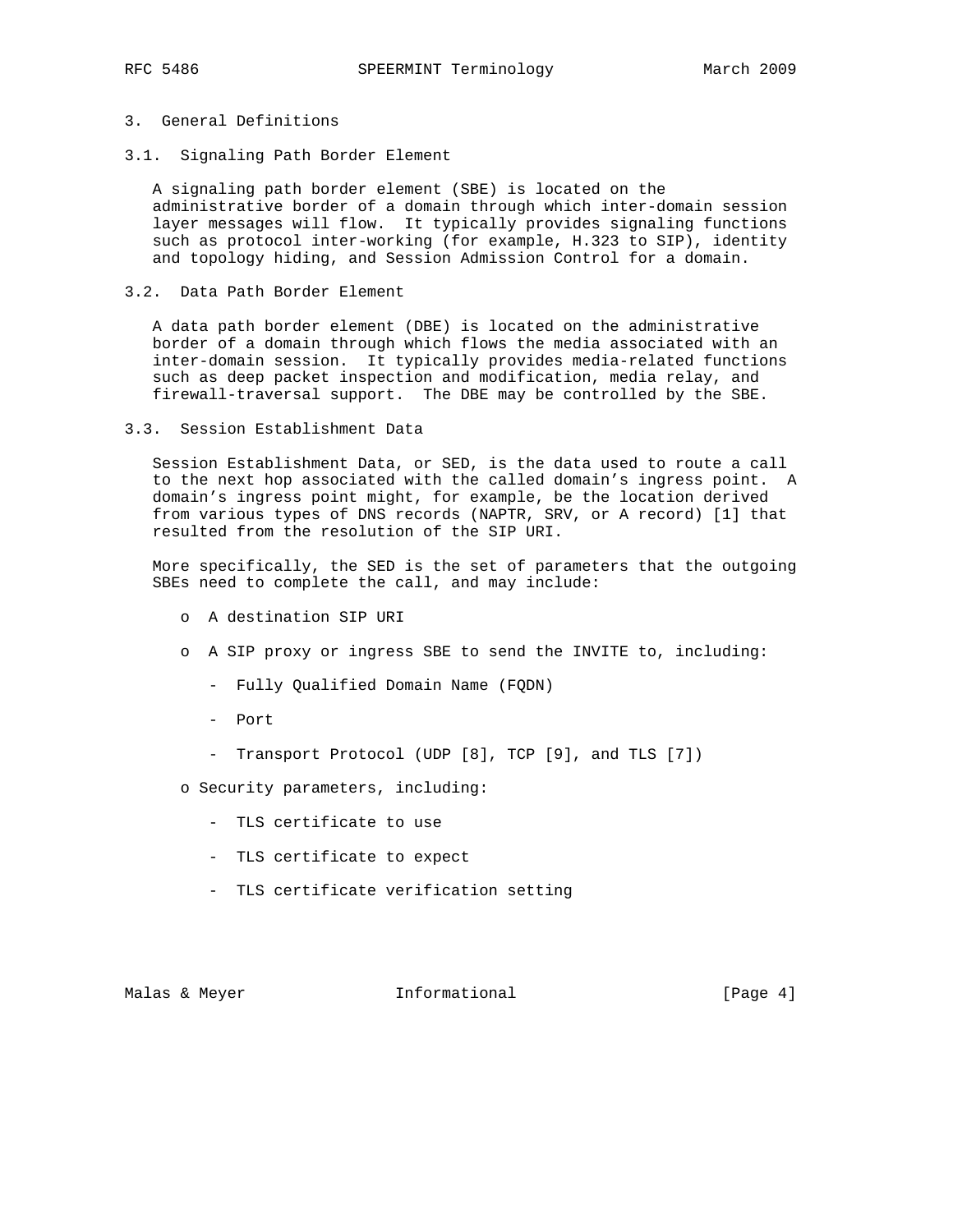- o Optional resource control parameters such as:
	- Limits on the total number of call initiations to a peer
	- Limits on SIP transactions per second

## 3.4. Call Routing

 Call routing is the set of processes and rules used to route a call and any subsequent mid-dialog SIP requests to their proper (SIP) destination. More generally, call routing can be thought of as the set of processes and rules that are used to route a real-time session to its termination point.

### 3.5. PSTN

 The term "PSTN" refers to the Public Switched Telephone Network. In particular, the PSTN refers to the collection of interconnected, circuit-switched, voice-oriented public telephone networks, both commercial and government-owned. In general, PSTN terminals are addressed using E.164 numbers; however, various dial-plans (such as emergency services dial-plans) may not directly use E.164 numbers.

3.6. IP Path

 For the purposes of this document, an IP path is defined to be a sequence of zero or more IP router hops.

## 3.7. Peer Network

 This document defines a peer network as the set of SIP user agents (UAs) (customers) that are associated with a single administrative domain and can be reached via some IP path. Note that such a peer network may also contain end-users who are located on the PSTN (and hence may also be interconnected with the PSTN) as long as they are also reachable via some IP path.

# 3.8. Service Provider

 A Service Provider (SP) is defined to be an entity that provides layer 3 (IP) transport of SIP signaling and media packets. Example services may include, but are not limited to, Ethernet Private Line (EPL), Frame Relay, and IP Virtual Private Network (VPN). An example of this may be an Internet Service Provider (ISP).

Malas & Meyer **Informational Malas & Meyer Informational Example 1** [Page 5]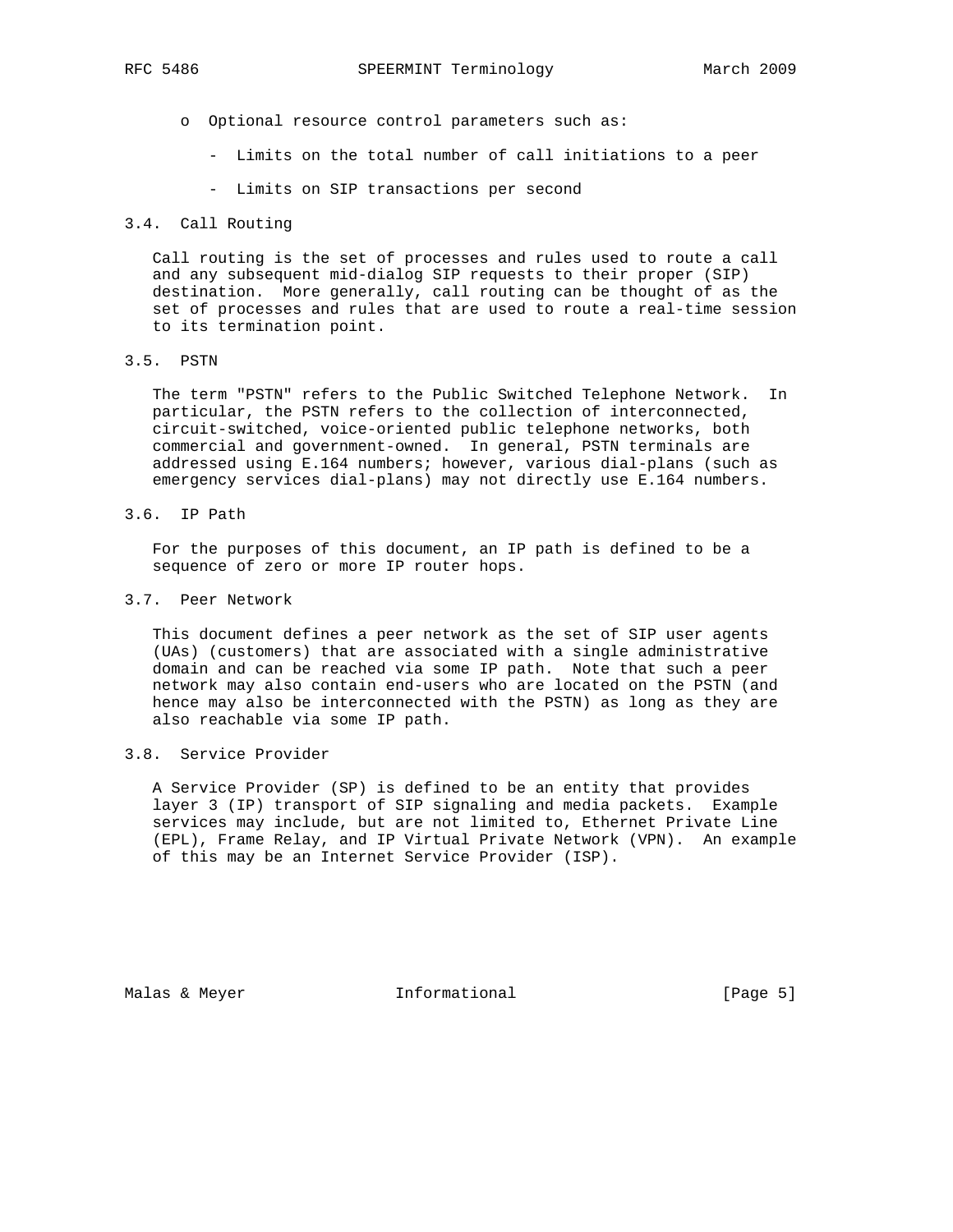### 3.9. SIP Service Provider

 A SIP Service Provider (SSP) is an entity that provides session services utilizing SIP signaling to its customers. In the event that the SSP is also a function of the SP, it may also provide media streams to its customers. Such an SSP may additionally be peered with other SSPs. An SSP may also interconnect with the PSTN. An SSP may also be referred to as an Internet Telephony Service Provider (ITSP). While the terms ITSP and SSP are frequently used interchangeably, this document and other subsequent SIP peering related documents should use the term SSP. SSP more accurately depicts the use of SIP as the underlying layer 5 signaling protocol.

# 4. Peering

 While the precise definition of the term "peering" is the subject of considerable debate, peering in general refers to the negotiation of reciprocal interconnection arrangements, settlement-free or otherwise, between operationally independent service providers.

 This document distinguishes two types of peering, layer 3 peering and layer 5 peering, which are described below.

### 4.1. Layer 3 Peering

 Layer 3 peering refers to interconnection of two service providers' networks for the purposes of exchanging IP packets that are destined for one (or both) of the peer's networks. Layer 3 peering is generally agnostic to the IP payload, and is frequently achieved using a routing protocol such as the Border Gateway Protocol (BGP) [6] to exchange the required routing information.

 An alternate, perhaps more operational, definition of layer 3 peering is that two peers exchange only customer routes, and hence any traffic between peers terminates on one of the peers' networks or the peer's customer's network.

## 4.2. Layer 5 Peering

 Layer 5 (session) peering refers to interconnection of two SSPs for the purposes of routing real-time (or quasi-real-time) call signaling between their respective customers using SIP methods. Such peering may be direct or indirect (see Section 4.2.1 and Section 4.2.2 below). Note that media streams associated with this signaling (if any) are not constrained to follow the same set of IP paths.

Malas & Meyer **Informational Malas & Meyer Informational Example 1** [Page 6]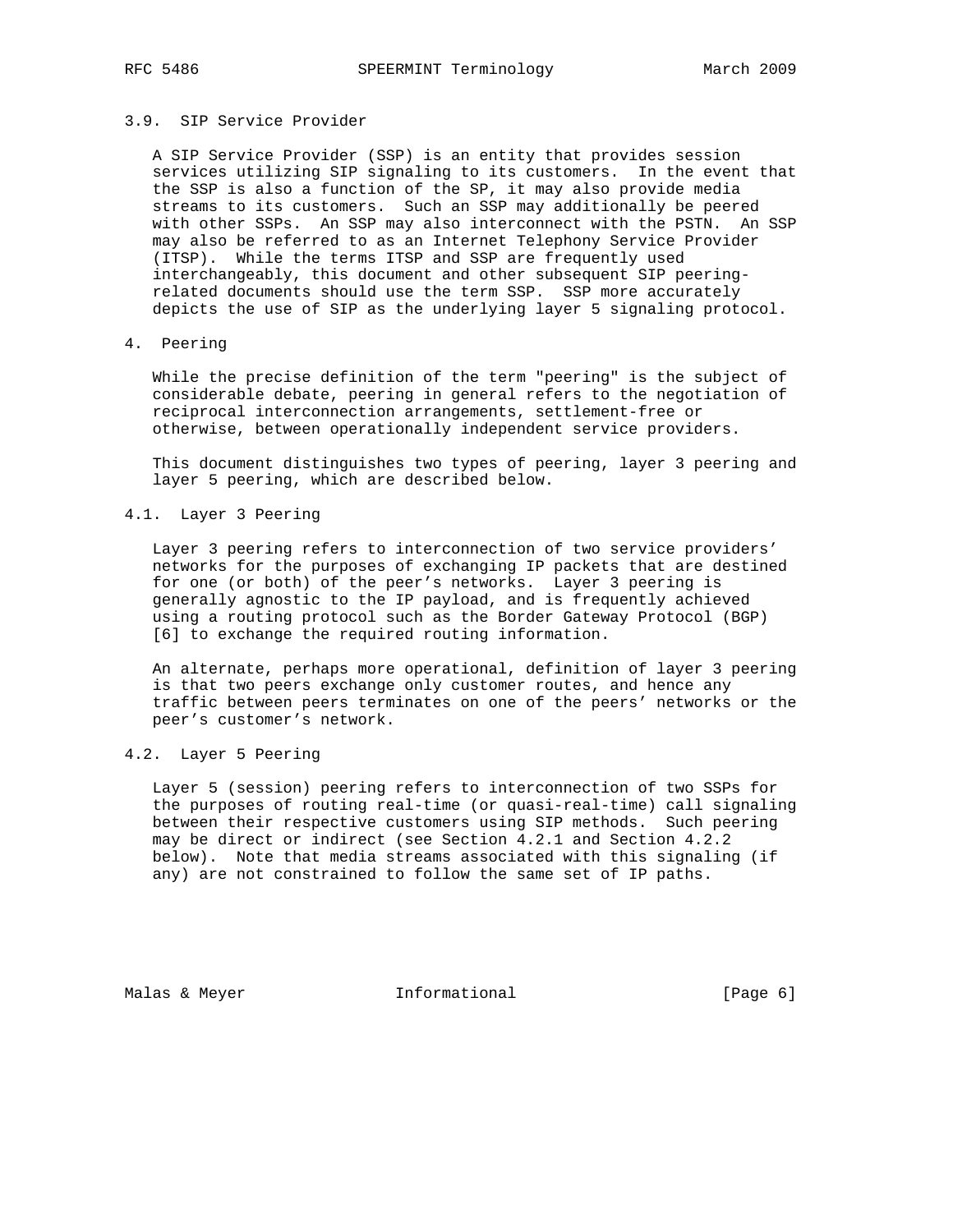# 4.2.1. Direct Peering

 Direct peering describes those cases in which two SSPs peer without using an intervening layer 5 network.

### 4.2.2. Indirect Peering

 Indirect, or transit, peering refers to the establishment of either a signaling and media path or a signaling path alone via one (or more) layer 5 transit network(s). In this case, it is generally required that a trust relationship is established between the originating SSP and the transit SSP on one side, and between the transit SSP and the termination SSP on the other side.

### 4.2.3. On-Demand Peering

 SSPs are said to peer on-demand when they are able to exchange SIP traffic without any pre-association prior to the origination of a real-time transaction (like a SIP message) between the domains. Any information that needs to be exchanged between domains in support of peering can be learned through a dynamic protocol mechanism. On demand peering can occur as direct or indirect.

## 4.2.4. Static Peering

 SSPs are said to peer statically when pre-association between providers is required for the initiation of any real-time transactions (like a SIP message). Static peering can occur as direct or indirect. An example of static peering is a federation. Each of the peers within the federation must first agree on a common set of rules and guidelines for peering, thus pre-associating with each other prior to initiating session requests.

### 4.3. Functions

 The following are terms associated with the functions required for peering.

### 4.3.1. Signaling Function

 The Signaling Function (SF) performs routing of SIP requests for establishing and maintaining calls, and to assist in the discovery or exchange of parameters to be used by the Media Function (MF). The SF is a capability of SIP processing elements such as SIP proxies, SBEs, and user agents.

Malas & Meyer **Informational Malas & Meyer** 1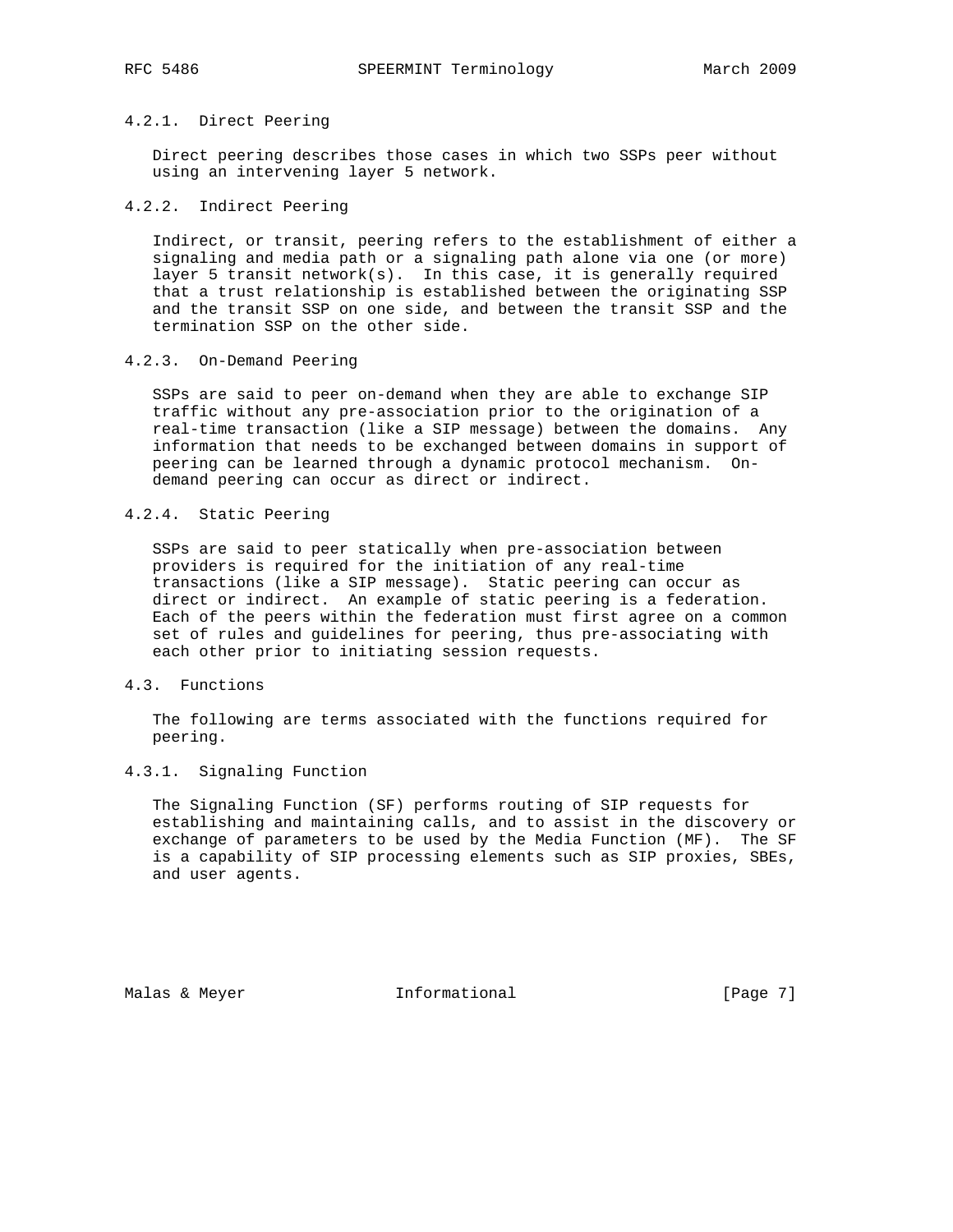### 4.3.2. Media Function

 The Media Function (MF) performs media-related functions such as media transcoding and media security implementation between two SSPs. The MF is a capability of SIP-session-associated media end-points such as DBEs and user agents.

### 4.3.3. Look-Up Function

 The Look-Up Function (LUF) determines for a given request the target domain to which the request should be routed. An example of an LUF is an ENUM [4] look-up or a SIP INVITE request to a SIP proxy providing redirect responses for peers.

 In some cases, some entity (usually a 3rd party or federation) provides peering assistance to the originating SSP by providing this function. The assisting entity may provide information relating to direct (Section 4.2.1) or indirect (Section 4.2.2) peering as necessary.

### 4.3.4. Location Routing Function

 The Location Routing Function (LRF) determines for the target domain of a given request the location of the SF in that domain, and optionally develops other SED required to route the request to that domain. An example of the LRF may be applied to either example in Section 4.3.3. Once the ENUM response or SIP 302 redirect is received with the destination's SIP URI, the LRF must derive the destination peer's SF from the FQDN in the domain portion of the URI.

 In some cases, some entity (usually a 3rd party or federation) provides peering assistance to the originating SSP by providing this function. The assisting entity may provide information relating to direct (Section 4.2.1) or indirect (Section 4.2.2) peering as necessary.

# 5. Federations

 A federation is a group of SSPs that agree to exchange calls with each other via SIP and who agree on a set of administrative rules for such calls (settlement, abuse-handling, etc.) and specific rules for the technical details of the peering.

 The following provides examples of rules that the peers of a federation may agree to and enforce upon all participants:

 o Common domain for all federation peers (e.g., bob@peer1.federation.example.com)

Malas & Meyer **Informational Informational** [Page 8]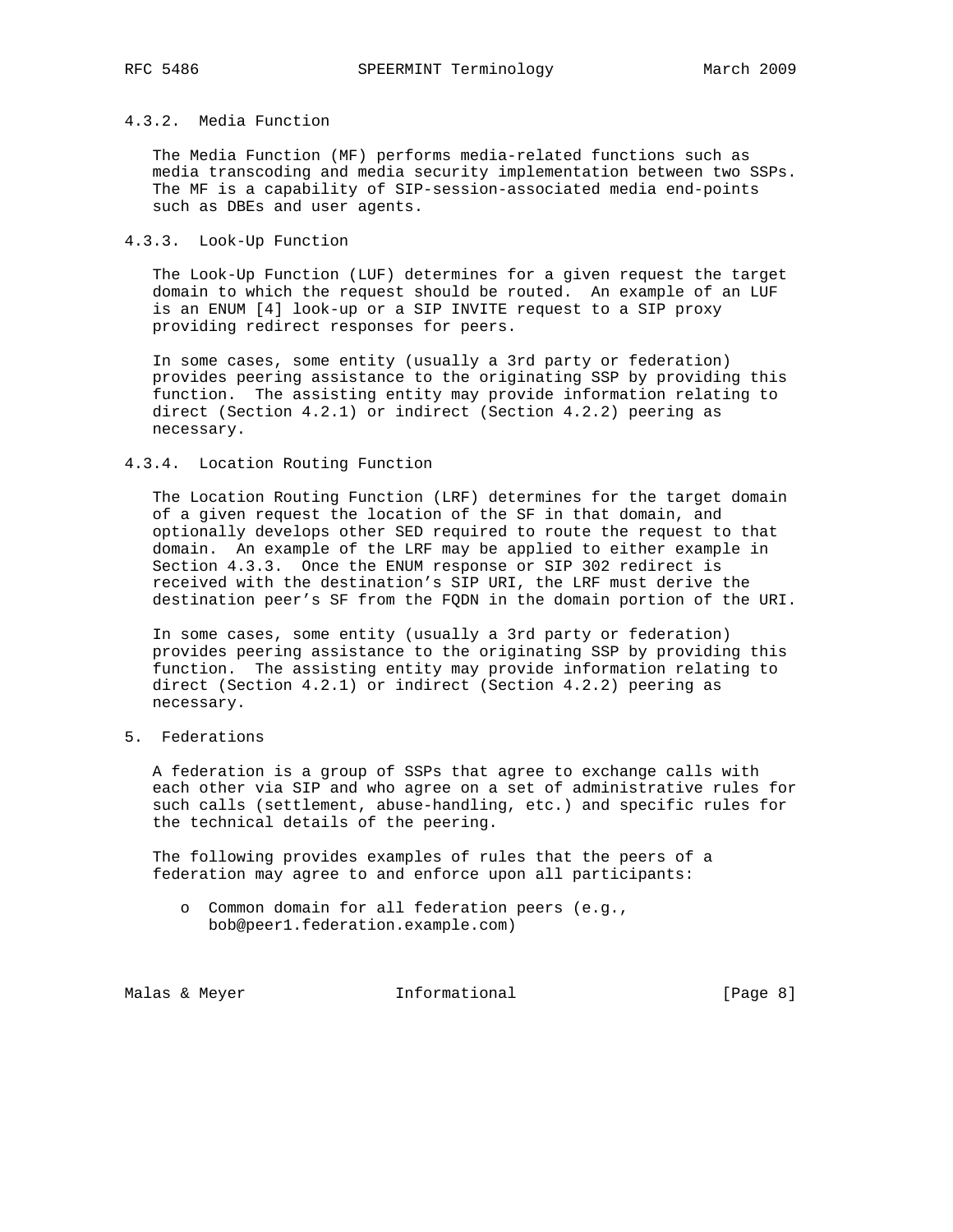- o Codec rules (e.g., all peers must use the ITU-T G.711 codec [10])
- o Authentication preference (e.g., all peers must use TLS when requesting to establish sessions with other peers)
- o Transport protocol (e.g., all peers must use TCP)
- o SIP address resolution mechanisms (e.g., all peers must use ENUM for resolving telephone numbers to SIP URIs)

Finally, note that an SSP can be a member of:

- No federation (e.g., the SSP has only bilateral peering agreements)
- A single federation
- Multiple federations

 Also, an SSP can have any combination of bilateral and multilateral (i.e., federated) peers.

6. Security Considerations

 This document introduces no new security considerations. However, it is important to note that session peering, as described in this document, has a wide variety of security issues that should be considered in documents addressing both protocol and use-case analysis.

7. Acknowledgments

 Many of the definitions were gleaned from detailed discussions on the SPEERMINT, ENUM, and SIPPING mailing lists. Scott Brim, John Elwell, Mike Hammer, Eli Katz, Gaurav Kulshreshtha, Otmar Lendl, Jason Livingood, Alexander Mayrhofer, Jean-Francois Mule, Jonathan Rosenberg, David Schwartz, Richard Shockey, Henry Sinnreich, Richard Stastny, Hannes Tschofenig, Adam Uzelac, and Dan Wing all made valuable contributions to early versions of this document. Patrik Faltstrom also made many insightful comments to early versions of this document.

Malas & Meyer **Informational Informational** [Page 9]